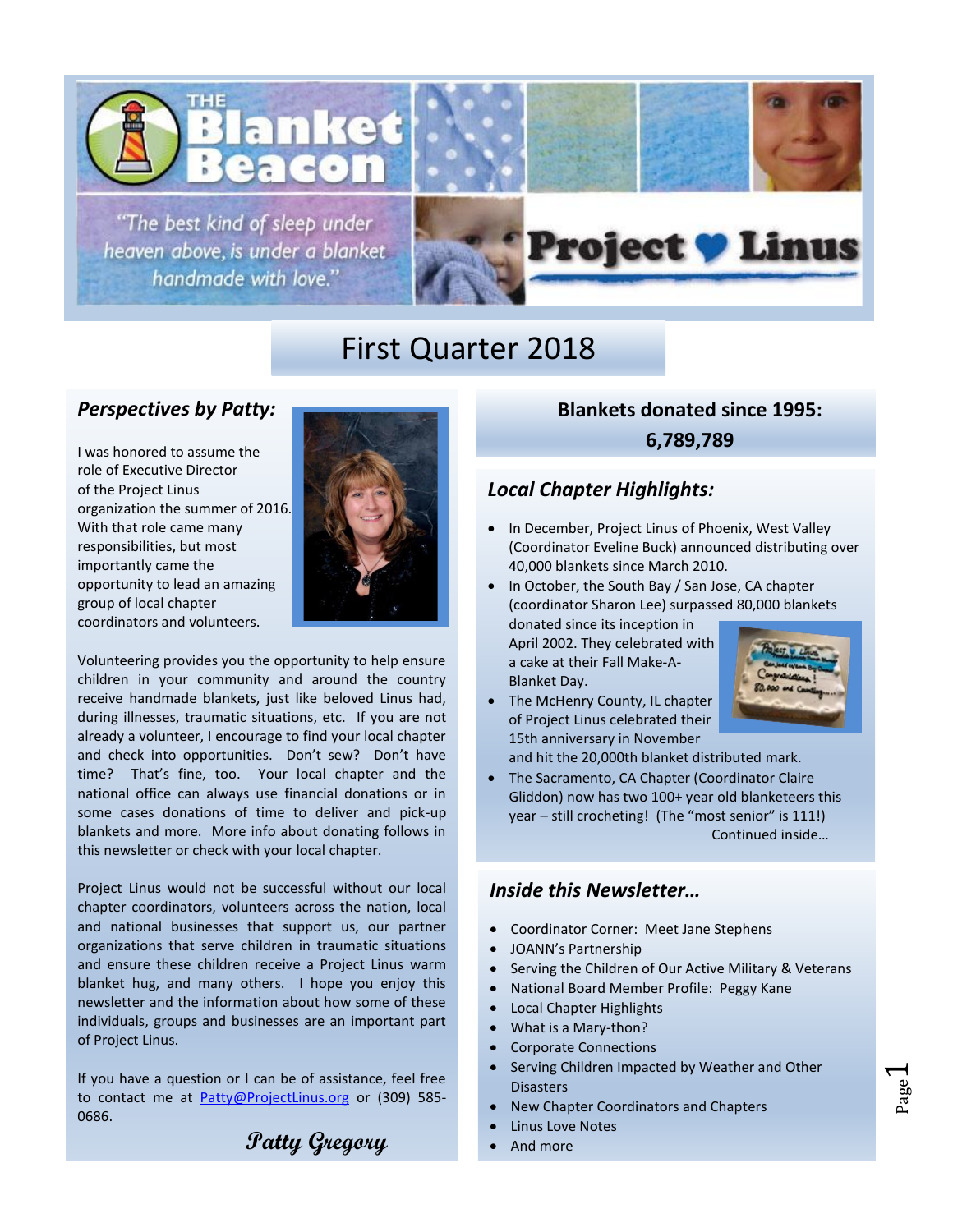### *Coordinator Corner:*

much more.

Each Project Linus Chapter has a local coordinator. Contact info for local coordinators can be found at: <http://www.projectlinus.org/volunteer/> Local coordinators provide an array of services including blanket collection/distribution, local fundraising, volunteer recruitment and

took over as the coordinator. The Jane Stephens is coordinator of the Dearborn/Wayne County, MI chapter. The chapter was formed in May 2003 by Cathy Hodyka and Jane started working with the chapter from the beginning. In 2007, Jane chapter has distributed 17,444 blankets through December 2017.



The chapter meets at *Sandy's Make It Sew* in Livonia, MI monthly where 15 – 20 volunteers check blankets, sew on labels and receive updates about Project Linus. Volunteers are a diverse group of retirees, individuals still working and a nursing student that crochets as a break from her studies. One volunteer joined the chapter after her grandchildren received Project Linus blankets. Jane's husband Greg is a quilter and also is a volunteer. At each meeting, one volunteer hosts an activity where they bring materials for volunteers to learn and make something new such as a quilt block pattern. The chapter has a number of men volunteers that help to sort and bag blankets and provide blanket deliveries and pick-ups. Another volunteer makes blanket kits so the fabric is ready to made into blankets.

While Jane "gives" a lot of her time and talents to Project Linus, she says she receives so much more in return. This includes her volunteers that Jane describes as the "BESTEST Blanketeers ever". Jane's volunteers don't just make blankets, they also distribute them and perform a host of other duties. The people she meets bring Jane so much joy. Recently, the chapter delivered blankets to grandchildren that had lost their beloved "Poppa". As the children looked at the blankets, each told of ways the blankets reminded them of him – Halloween for his favorite holiday, Snoopy for his love of the sweet beagle and blue for his favorite color. One of Jane's favorite projects to which they donate blankets is a group that provides beds to children that do not have them – donations come in for beds, pillows, sheets, etc. and the Dearborn/Wayne County Project Linus chapter provides the blankets. The chapter provides blankets to a number of organizations that serve children in traumatic situations including homeless shelters, soup kitchens, orphanages, mental health facilities, and grief camps.

The chapter's main fund raiser is participation in an Alternative Christmas Fair. Volunteers make and sell a variety of items (bowl cozzees, potholders, bags, tooth fairy pillows, luggage tags, mug rugs, etc.) to sell with the profits benefiting Project Linus.

The mix of a good leader/chapter coordinator, wonderful volunteers, community and business support, and more, are what make a Project Linus chapter a success. The Dearborn/Wayne County chapter is definitely one of those successful chapters thanks to Jane Stephens and her wonderful volunteers.

### **JOANN's Partnership**

Project Linus and Joann Stores have been partners for years. Volunteers are able to take advantage of the JOANN *in store* Volunteer discounts. Simply get a Project Linus Membership Card from your Coordinator then visit the web page to sign up: <http://www.joann.com/discountcardform/>

Now Volunteers can take advantage of bulk purchasing discounts from JOANN's for materials needed to make Project Linus blankets. First make an account with your email and a password (see below). You will see prices listed, these prices are the maximum you will be charged as the amount you order increases you will get a better price. If you have issues, there is a number on the site you can call for help. These prices are good on this site only and you have to buy in bulk to get the good prices.

Creating an Account: The first thing you will do is go to the site<http://plus.joann.com/>and click on set up an account. Click Organization, then I'm a consumer and continue. Type in your email address, it won't know your address the first time so click sign up. Click organization again and fill in your personal information, make sure you write down your password you chose so you don't forget. click continue, then fill in:

• Business name: Project Linus • Business type: Nonprofit group • EIN: 84-1362696 website URL: [www.projectlinus.org](http://r20.rs6.net/tn.jsp?f=001arOyp7NN4gHz-yyMhj-YC7cNgyAjqxFGaFFHB9lmzjxIf1-E5J5RuAaafEuUYssFVt7NTw0R7egHwB1iub5XQu2SVEeMVNx9MBY9QiF-GntlDZk0DTX94Is_1toaYl28fKdkYdR1gXHdaKHYyle3SMig8EgxfB9NvTzunOXDAe4=&c=X-m2g9ZYc5yDafSQuZD_q-MxC2gu1Uz4OhLrSUYG3B_y6nTeDka1-g==&ch=FtoJ2tYNWj4BOaByjMuvipZj-LBqJi18ib6VcvKaqO3JXNSQ368mpQ==) • Business revenue: \$100,000 -\$500,000 • Employees:<10 You Do NOT qualify for tax exempt, don't check

• Email promotions (up to you on whether you select)

• Check I have read the terms and conditions • Click create account, sign in and start shopping

Remember for these prices to be great you have to order in bulk and the first time or so you might want to look at the site, see what you think you might like, and then call them and have them walk you through the pricing. Also, please remember these discounts are for materials to make Project Linus blankets.

**Stay tuned for more exciting announcements about the Project Linus and JOANN's partnership.**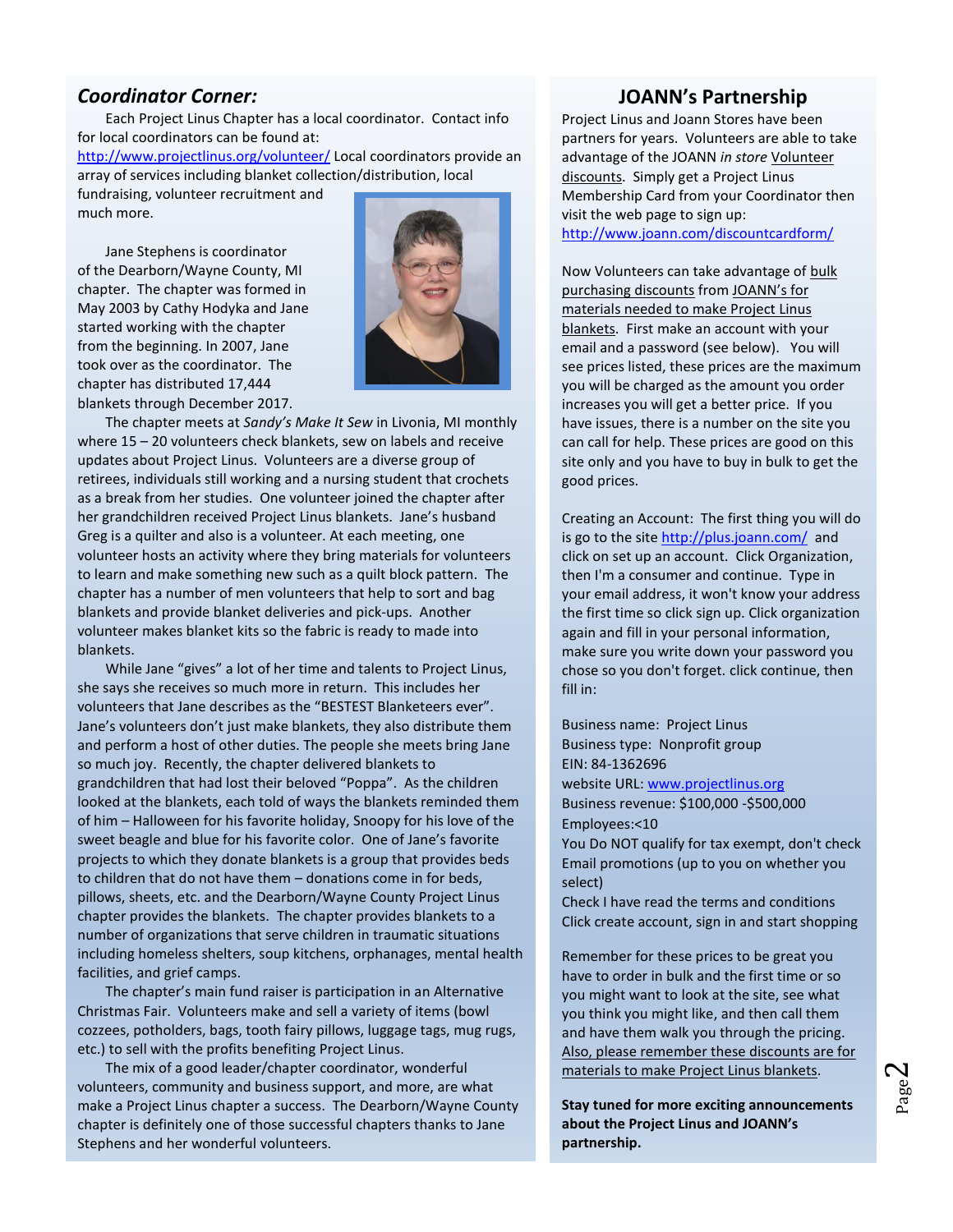# *Serving the Children of Our Active Military and Veterans:*

Project Linus is honored to serve the children of our soldiers and veterans through a number of initiatives. One of these initiatives is the **Tragedy Assistance Program** (TAPS – [www.taps.org\)](http://www.taps.org/). This organization serves the children of soldiers that have given the ultimate sacrifice of their lives in service of the United States. These children are invited to Washington DC each Memorial Day weekend to help them learn about "service to country" and why their loved ones volunteered to serve, engage with other children facing similar issues, and more. Project Linus chapters from around the country provide warm security blankets for these children. Blankets are often fleece patterns representing the branches of service, patriotic blankets and quilts, camouflage and other patterns as well as child friendly blankets with cartoon characters, sports themes, etc. Each child is provided the opportunity to select a blanket of their choosing. It's just one way to help them know, their country appreciates the service of their loved ones and help them feel secure through a warm blanket hug. Contact your local chapter coordinator to learn specifics about blankets needed for this effort. Donations to local chapters are always appreciated to help funding the shipping of these blankets to

Washington, DC each year. Future *Blanket Beacon* editions will feature other ways Project Linus serves these children of our fallen heroes.



AmazonSmile is a simple and automatic way for you to support Project Linus every time you shop, at no cost to you.

#### When you shop at

[www.smile.amazon.com](http://www.smile.amazon.com/) you'll find the exact same low prices, vast selection and convenient shopping experience as Amazon.com, with the added bonus that Amazon will donate a portion of the purchase price to your favorite charitable organization. You can choose from nearly one million organizations to support.

The easiest way to shop at AMAZON SMILE and make sure that your purchase benefits Project Linus is to click through the link on our home page at [projectlinus.org.](http://r20.rs6.net/tn.jsp?f=001WqSvkE0tDiLzfvhV3Twsp69b61qnKNrblFtNxpShDhbumPyLkNro3zzEiPIIbnw_mirwfJgV7ZaDIyHjrAIps9K67Veo28zI8cEKbBl8_mlpiAOGT09V52jmrjTnSuP9vveqiob9o4kVinDo9wh9RIfZr7hG0j26hY3wT4i_Fh4=&c=2u5ga28dz7iA7UYwOs7J0_ADGK96dCfzaCGyhEgYkNp5hz31RbpuAw==&ch=4AcgdAFjQlsnGSPVGWMM5B7i7g5jWmZZk1TuGeZ5ON1BBhWMsmqezA==) Or, you can simply go to [smile.amazon.com](http://smile.amazon.com/) from the web browser on your computer or mobile device. You may also want to add a bookmark to AmazonSmile to make it even easier to return and start your shopping at AmazonSmile.





#### [www.projectlinus.org/store/](http://www.projectlinus.org/store/)

The Project Linus store offers a good variety of items including some with the Project Linus logo. These include totes, t-shirts, lapel pins, cookbooks, fabric, Christmas ornaments, pens, notepads, and much more. Be sure to visit the online store to select items to show your support of Project Linus.



# *Project Linus National Board Member Profile:*



Peggy Kane has served on the Project Linus National Board for over 8 years. She brings great expertise to the board particularly in regard to contract reviews/negotiations and marketing. For example, she reviews the all-important contract for use of the "Linus" logo and for the partnership with JOANN's.

Peggy served as the local coordinator of the Chester and Delaware County chapter for over 18 years and delivered just under 30,000 blankets. She recently turned the reigns over to a new coordinator but will continue her active involvement on the national Project Linus board.

Besides making Project Linus blankets, Peggy enjoys other sewing and quilting projects, photography and is travelling the world with a recent trip to Africa and has plans for Patagonia and New Zealand over the next year. In January 2015, Peggy retired from General Learning Communications in Chicago where she was Vice President of Business Development – Healthcare. Peggy lives in Glenmoore, PA. Glenmoore is 15 miles west of King of Prussia – the location of the Project Linus national conference a few years ago.

Peggy has served as a great asset to both her local chapter and the Project Linus national board and staff. We look forward to her continued involvement with Project Linus.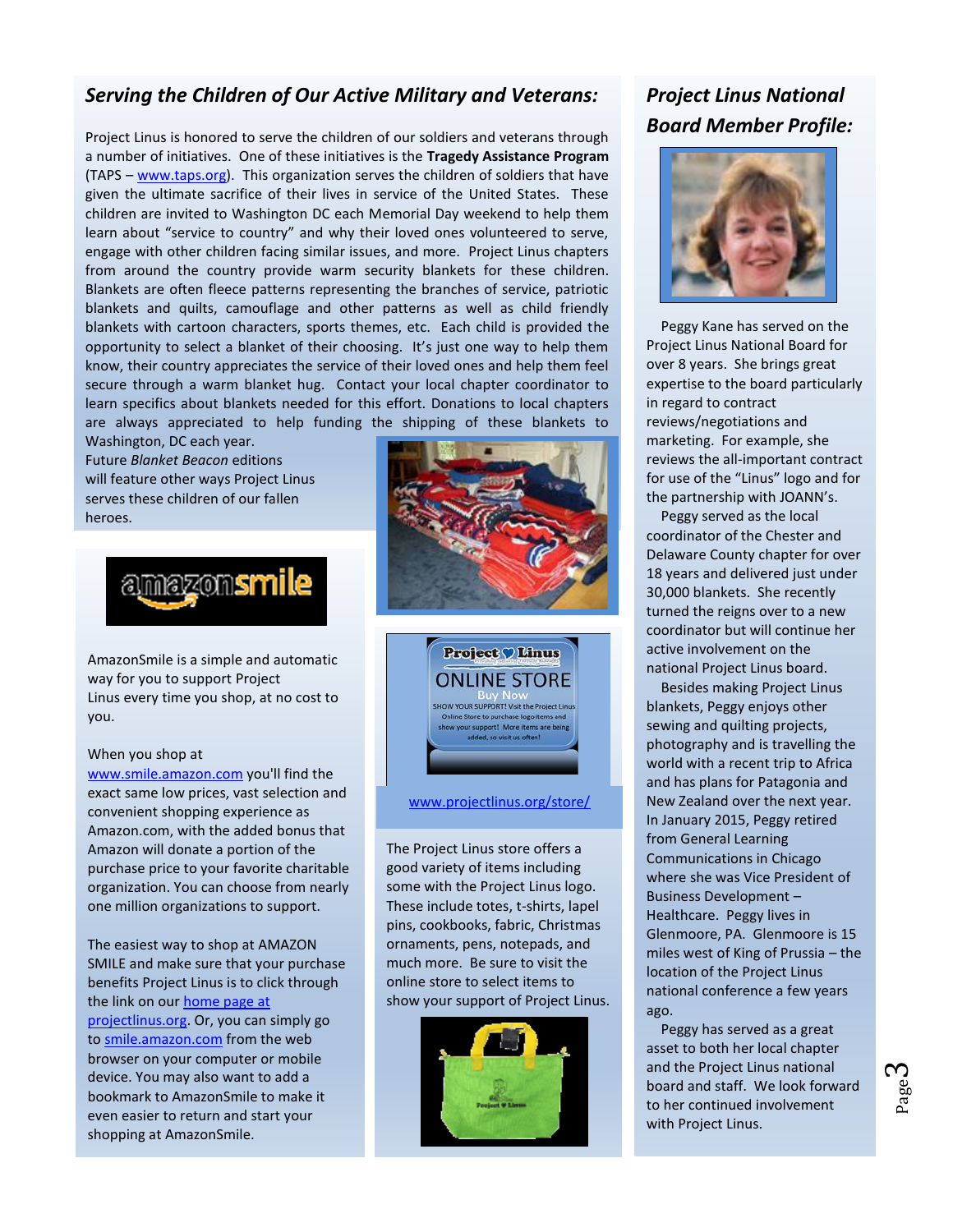## *Project Linus Links and More:*

**You Tube is a great site website. Go to it and search Project Linus. It's amazing what you will find.** The national video and song detailed below, lots of videos on making PL crocheted edge and other blankets, etc. Take a few minutes to explore it - you will find some great information.

**Project Linus Blanket Deliveries:** Project Linus Coordinators and Volunteers make blanket deliveries to the agencies and organizations that provide blankets to children in traumatic situations. This video is a great example of how these deliveries take place across the nation every week: <https://www.youtube.com/watch?v=HxD2YyzUqEk>

**Project Linus Smiles Video:** This video is a clear example of all the smiles Project Linus brings to volunteers and the children we serve. <https://www.youtube.com/watch?v=KX6f1IaDpRw>

**The Project Linus Theme Song is** *Covered in Love***:** You can hear it on You Tube at: <http://www.youtube.com/watch?v=nUAw2bSjSvg>

**Project Linus Website:** [www.ProjectLinus.org](http://www.projectlinus.org/)

**Project Linus Facebook – We'd love to have you "join us":** <https://www.facebook.com/projectlinus/>

#### *Local Chapter News continued*:

- Florida's West Central Coast (Coordinator Judy Fielding) has distributed 34,000 blankets since 2005.
- In December, Project Linus of East Tennessee (Coordinator Deb Miller) celebrated distributing their 30,000<sup>th</sup> blanket since their inception in April 2003.
- The Greater Twin Cities Area chapter (Coordinator Gail Baev) reached 2 milestones: In May 2017, they donated their 50,000th blanket, and in Dec. 2017, they celebrated the distribution of more than 55,000 blankets since they started in 2006!
- The Chapter serving Collin, Grayson & Rockwall Counties in TX (Coordinator Regina Forthman) as donated 68,000 blankets since their beginning in November 2004.
- The Portland, OR/Vancouver Chapter has reached 50,000<sup>th</sup> blanket since we started as a Chapter in 2001.

• In summer 2017, Project Linus of Hudson/Bergen Counties (Northern New Jersey) (Coordinator Leslie Maltz) participated in a blanket making event sponsored by the NJ chapter of HOBY

(Hugh O'Brien Youth leadership organization). The one day event produced 300 fleece blankets.

• Project Linus, Montgomery/ Bucks Counties, PA Chapter (Coordinator Jackie Cain) was started in February 2002 and



Page 4

as of end of December 2017, has distributed 50,051 blankets. Lots of blankets, lots of labels, Lots of Love and Blanket Hugs!

- In December 2017, Project Linus of Hudson/Bergen Counties (Northern New Jersey) (Coordinator Leslie Maltz) celebrated distribution of their 40,000th blanket since its inception in 2001.
- The Hilo Hawai'i Chapter, on the Big Island of Hawai'I, (Coordinator Kathleen Stacey) is celebrating 20 yrs. of blanketeering in 2018!
- In December, the Solano County CA Chapter (Coordinator Laura Proctor) donated their 16,000th blanket since January 2009.
- Project Linus Springfield/Branson, MO is celebrated their 10th anniversary on Feb. 17, 2018 at The Child Advocacy Center in Springfield. Not only did they celebrate 10 years but celebrated 26,771 total blankets donated. The chapter started with 2 people, and now have close to 75 volunteers. They have been blessed to have help from college sororities/fraternities, church groups, social groups and people from every walk of life and all ages.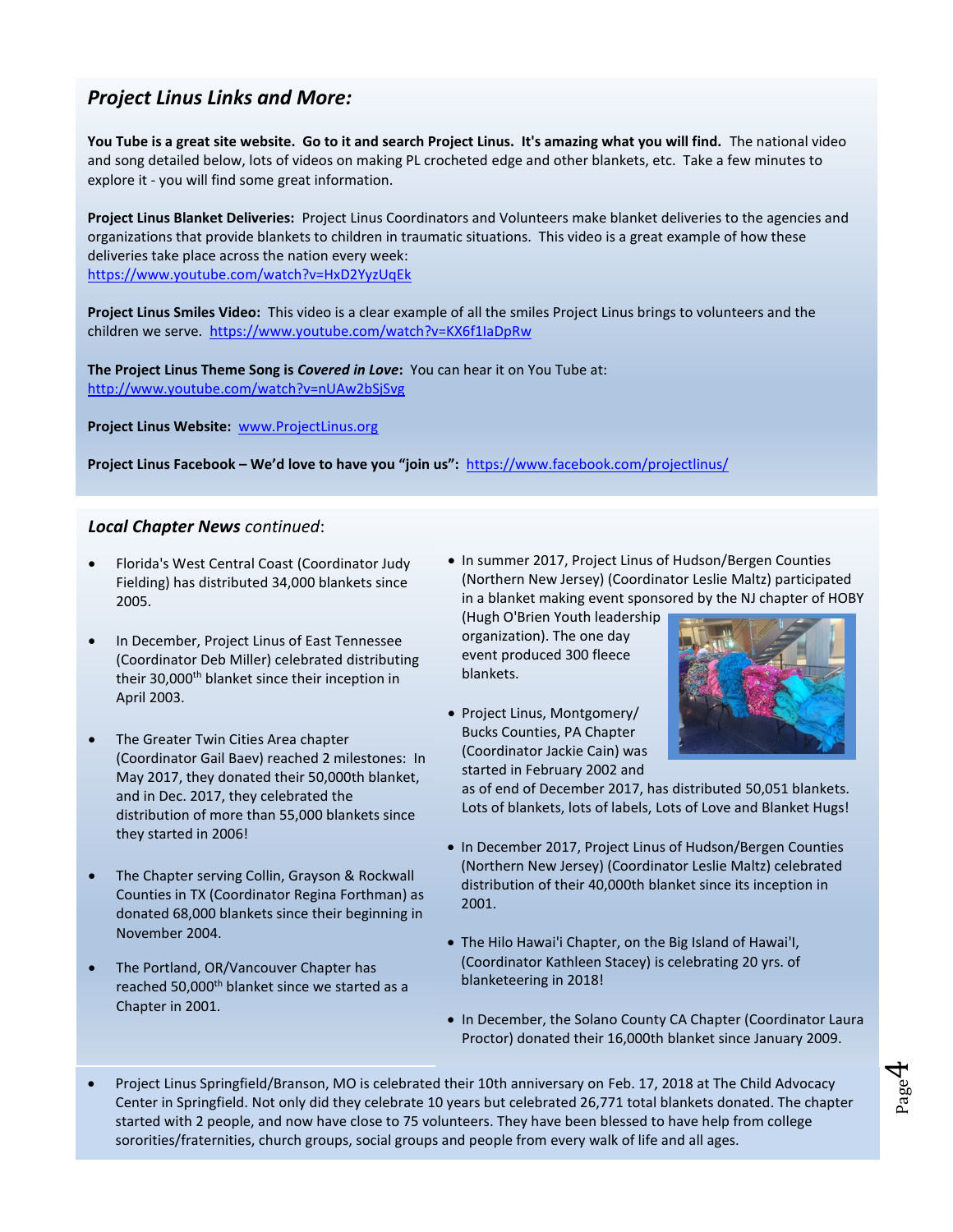# *What is a Mary-Thon?*

A Mary-thon is a way to "get moving", "improve your health" and SUPPORT PROJECT LINUS all at the same time. There are currently two Mary-thon Events in which you can participate:

### **Ready for a Chocolate Challenge?**

Registration is now open for the Pick and Choose Chocolate Challenge and we would love to have you join us. February is known for "Picking and Choosing" our favorite chocolates and as yummy as that sounds, wouldn't it be nice if we didn't have to worry about the downside to eating those delightful treats? Well, we have the answer, and the benefits for our chocolate challengers AND Project Linus are well worth the \$19 registration fee. The challenge begins February 26, 2018 and goes through March 26, 2018 which means you have 30 days to complete the challenge. Here are the details:

- 1. Go to [www.mary-thon.net](http://www.mary-thon.net/) and click on the "Challenges" Tab.
- 2. Register for the Pick and Choose Chocolate Challenge
- 3. You will receive an email each day, beginning February 26 for 26 days.
- 4. The email will give you two choices and you will pick and choose your challenge for the day. You can pick the exercise demonstrated by our personal trainer Hannah or you can choose to walk, run, swim, elliptical, roller skate, ski, bike, etc. 1 mile (or more) that day. It's your choice but if you choose the mile, you may only count 1 mile per day toward your Challenge.



- 5. Remember: You have 30 days to get in 26 days of exercise.
- 6. When you finish your 26 days and report in, you will receive a beautiful finishers medal, button and a chocolate!
- 7. Project Linus receives \$6 for every registration and you can specify which chapter receives your \$6.
- 8. AND…the coordinator of the chapter with the most registrations will receive a delightful fabric treat!

We have had 2 challenges so far (our Summer Challenge and our Mary Mile Challenge) and they have been very successful! We hope you'll consider joining us for some fitness fun and help Project Linus in the process!





Are you thinking about Spring and Summer and feeling the need to move a bit more? We may have your answer! Corral #2 of the Moving Forward Mary-thon begins April 2, 2018 and we would love to have you join us. If you're not familiar with a Mary-thon – there's no running required. You make a 26 week commitment to move and have 30 weeks to complete those 26 weeks. The daily exercises are your choice and the health benefits naturally follow. You decide whether you want to exercise 3 days per week for 30 minutes per day (Half Mary-thon) or 5 days per week for 30 minutes per day (Full Mary-thon). As your Mary-thon team, we will cheer you on, applaud you, send you weekly motivational emails, health tips and workout ideas and when you cross your finish line you will receive a beautiful Marython Finishers medal and gym bag. In addition, Project Linus receives a portion of the registration fees (the amount depends on the number of participants).

If you're interested in registering or would just like a little more information, go t[o www.mary-thon.net](http://www.mary-thon.net/) and click on "Registration".

**Donations**: To support Project Linus (nationally or a local chapter) with a donation, simply go to our website [\(http://www.projectlinus.org/donations/](http://www.projectlinus.org/donations/) ). You can designate a local chapter if you want your funds to be directed locally. At the bottom of the home page, you will see opportunities to support Project Linus through the use of Amazon Smile and other organizations.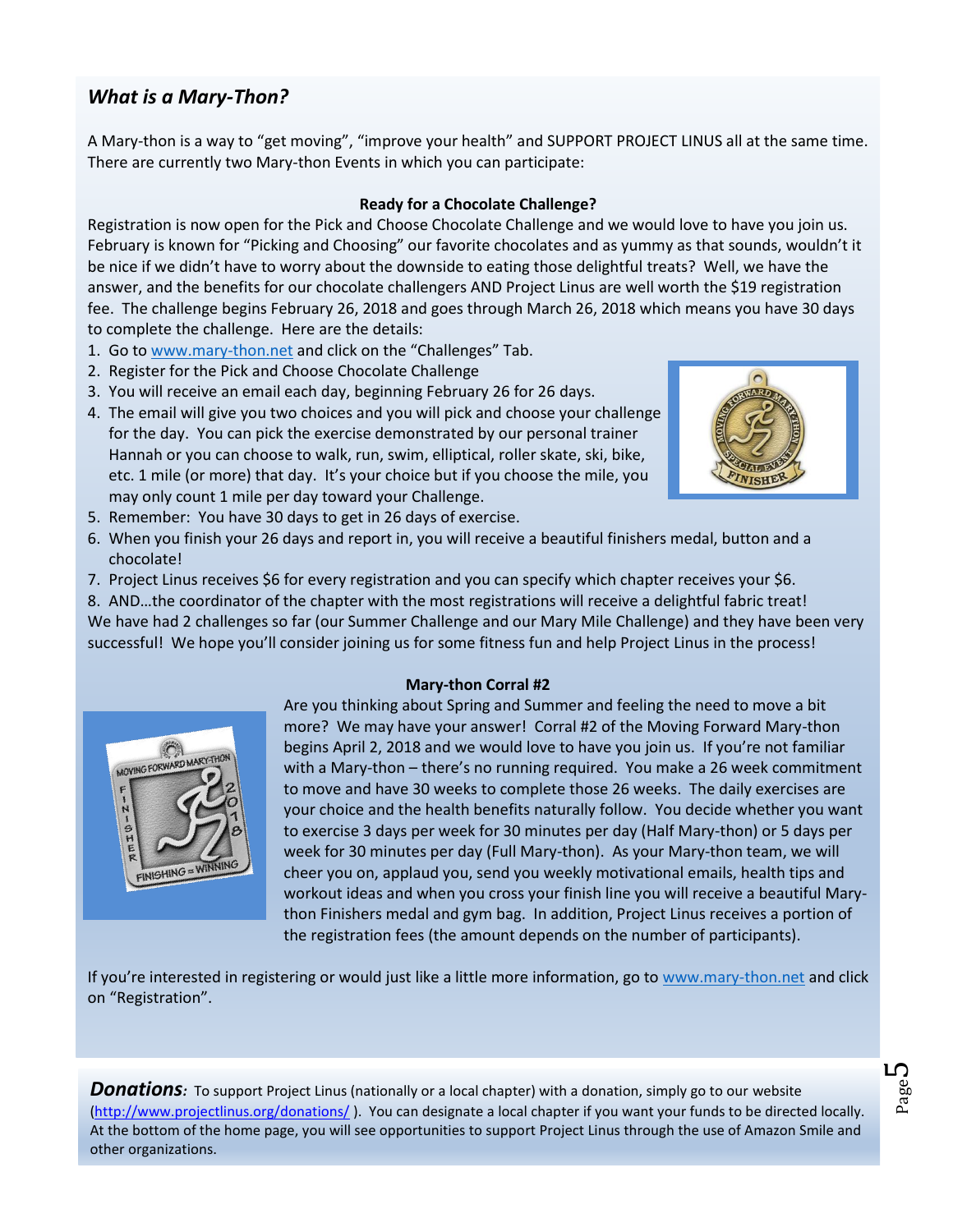# *Corporate Connections:*

Project Linus, on both the national and local level, is blessed to be supported by many businesses and national corporations. If your business or organization is looking for ways to support a worthwhile children's charity, we encourage you to consider Project Linus and contact Patty Gregory at our national office [\(Patty@ProjectLinus.org](mailto:Patty@ProjectLinus.org) or (309) 585-0686) or a local coordinator [\(http://www.projectlinus.org/volunteer/](http://www.projectlinus.org/volunteer/)). A few of these businesses include:

- Missouri Sewing Machine Company supports both the local chapter and national efforts of Project Linus. This includes providing drop off locations, providing machines for prizes, highlighting Project Linus on their website [\(https://mosew.com/](https://mosew.com/)) and promoting the Project Linus Mystery Challenge event.
- Pat Catan's in Ohio has set up blanket making days on National Make A Blanket Day at each store including providing fleece for making blankets. They will also pay to ship blankets if there is not a chapter in their area. <http://www.patcatans.com/>
- In Kingston, TN, Worldwide Interactive Network, provides a storage facility for the local East Tennessee Chapter as well as other fundraising support.
- Many chapters receive press from local and regional papers such as this article from the Daily Democrat in Sacramento, CA.<http://www.dailydemocrat.com/general-news/20180212/project-linus-contest-features-woodland-quilter>
- Churches and other faith-based organizations across the country support Project Linus such as the Faith Family Church in Nevada, TX and Oakdale Wesleyan Church in St. Paul, MN.
- Harper Fabrics in Overland Park, KS has been a blanket drop off location for years and holds a monthly blanket making event.

Priority Solutions (headquartered in New Jersey and a part of Thermo Fisher Scientific) employees make blankets for Project Linus annually. These are Memphis, TN, employees displaying their blankets.





Many companies hold "volunteer days" to help their employees obtain more info about ways to volunteer in their communities. This includes Scripps Howard in Knoxville, TN where 3 Project Linus volunteers staffed a table to share info with employees.

- Many local and regional fabric/craft stores support Project Linus such as the Michael's in the Westchester-Rockland, NY area and the Sew and Quilt Stores in Killeen, Temple and Waco, TX. They host weekly meetings, donate supplies and support the chapters in many other ways.
- Chapters across the country work with businesses to conduct in-house blanket making events. In 2017, the Fairfax County, VA, chapter partnered with Volkswagen in Herndon, Ritz Carlton in McClean and Booz Allen Hamilton in Mclean and the Logix Federal Credit Union in Santa Clara, CA, held a community day event benefiting Project Linus.
- JOANN's is a Project Linus national corporate partner. That partnership continues to grow. See details in this newsletter and watch for more exciting announcements soon. Also, local JOANN stores provide support such as 3 of the Sacramento, CA stores allow Project Linus to hand out brochures on National Make-A-Blanket Day.







Stony Brook Sew & Vac in Bordertown, NJ allows PL to use their classroom on a monthly basis to hold Blanket Fun Days.



In Birmingham, MI, The UPS Store donated shipping to allow the Oakland Chapter to send blankets to support Hurricane Harvey



Page 6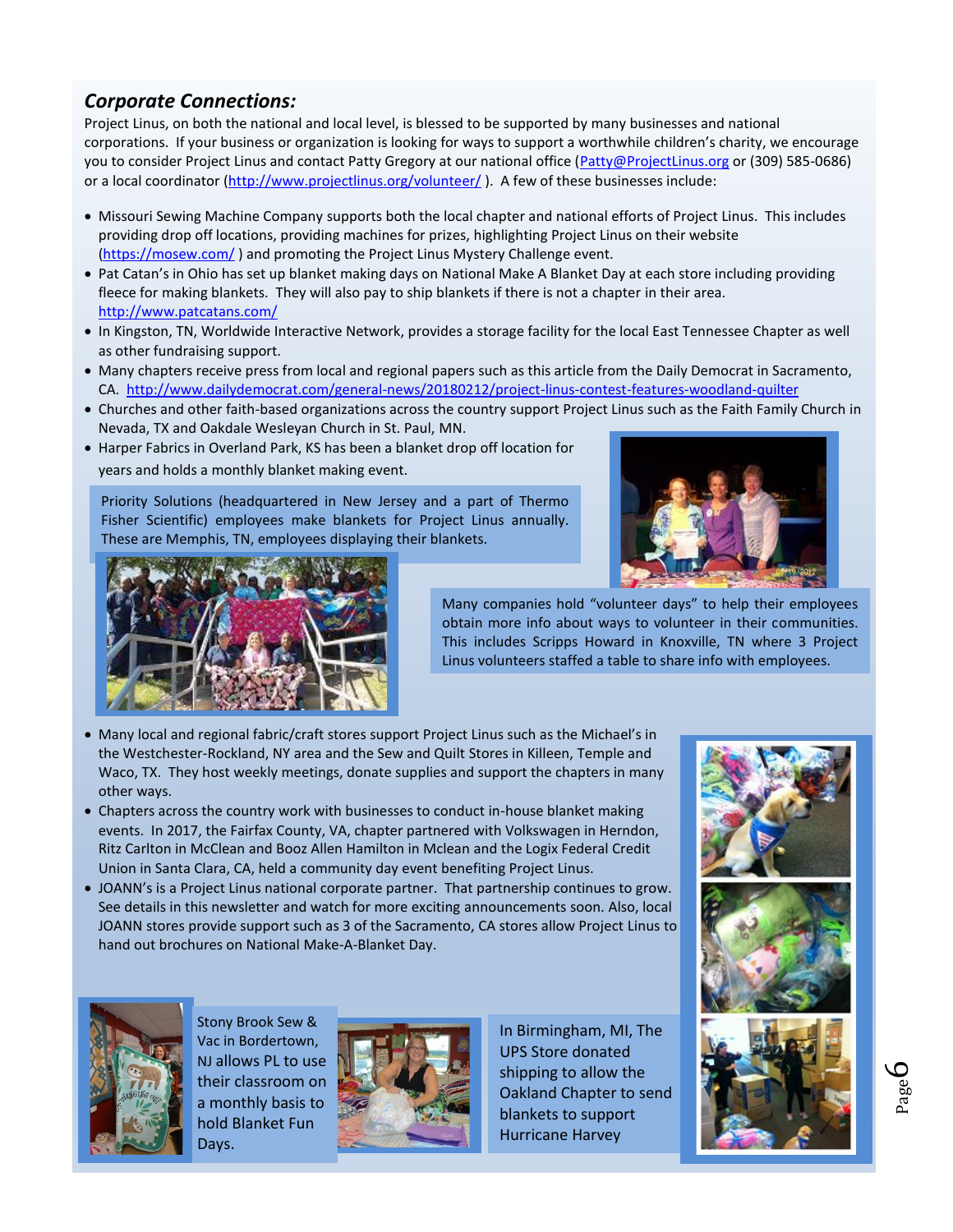## *New Chapter Coordinators and New Chapters:*

#### **Welcome to our New Chapter Coordinators and a Big Thank You to those turning their chapters over to these new leaders:**

Carol Perret Orange Co. CA, Carol Perret, from Patty Krause Sheila Speckin, York and Cumberland Co. ME, from Melodie Provost Alisha Hall, Carroll Co. VA, from Sarah Melton Theresa Short, Parker and Lapaz, AZ, from Margie Ward Annabelle Hammer, Fairfax Co., VA, from Karen Walters Chris Spilker, West Central Coast FL, from Judy Fielding Melanie Gulish, Chester/Delaware Co. PA from Peggy Kane Mary Lou Andersen, Lincoln, Lancaster Co. NE, from Jamalee Humphrey Lisa Kepf, Central KY from Maryann Overturf Laura Gerber, Henry and Rock Island Co. IL, from Doris Conrad Janet Walter, Boise/SW Idaho, from Donna Aten Karen Marcus, Northern Utah, from Jill Johnson Beth Emrich, Durango, Co., from Regina Hogan Marsha Drescher, Louisville KY, Shelia Meredith

#### **Welcome to our New Chapters and their Coordinators:**

Barbara Hoyt, Garden City, KS Traci Cawman, Comanche County, OK Suzanne Smacker, Broome and Tioga Counties, NY Emma Lutton, Washington DC Sandra Grant, Riverside County, CA Barbara Conway Owen, North West MO Dotty Raleigh and Frederick County, MD Margaret Fredericks, Nassau and Suffolk Counties, NY Janet Raper, Halifax County, VA Sandra Craven, Augusta, Rockingham, Rockbridge Counties, VA Cheryl Roberts, Hartford County, CT

### **You can find contact info for these and all Project Linus chapters at:** <http://www.projectlinus.org/volunteer/>

**2017 Hurricane Harvey Relief:** 6,608 blankets were sent by local chapters to Missouri Star Quilt Company plus 2,396 blankets were donated through local channels for a total of 9,004 blankets sent for Hurricane Harvey Relief efforts.

Pictured: Project Linus Central IL (Mary and Terry Balagna) delivered 600 blankets to Missouri Star Quilt Company. This Picture was taken in the Missouri Star Quilt Co. warehouse where blankets were received and stored before being shipped to Texas.



# *Serving Children Impacted by Weather and Other Disasters:*

Often times, local chapters can serve the needs of children impacted by weather and other disasters. In some cases, they can reach out to nearby chapters to help them meet the need and ensure children impacted by these disasters receive a warm hug through the gift of a Project Linus blanket. This was the case in recent disasters where children in Florida were impacted by hurricanes and children in Las Vegas were impacted by the shootings.

Other times, local chapters and volunteers across the country come together to meet the need for warm blanket hugs of larger numbers of children impacted by disasters.

This was the case when Hurricane Harvey struck the Texas coastline. Many chapters sent blankets through local church and other social service organizations to Texas. Additionally, through local chapters and the generous support of Missouri Star Quilt Company, blankets were sent to Texas for these children. Missouri Star provided warehouse space for the blankets to shipped and stored and then provided transportation for getting the blankets to Texas. Local volunteers helped to sort and package the blankets to ensure they were delivered to the appropriate agencies, organizations and churches serving these children.

As this newsletter is being finalized, Project Linus Chapters across the country are sending blankets in response to the school shooting at Marshall County High School in Kentucky. The need there is being met with over 1,300 blankets.